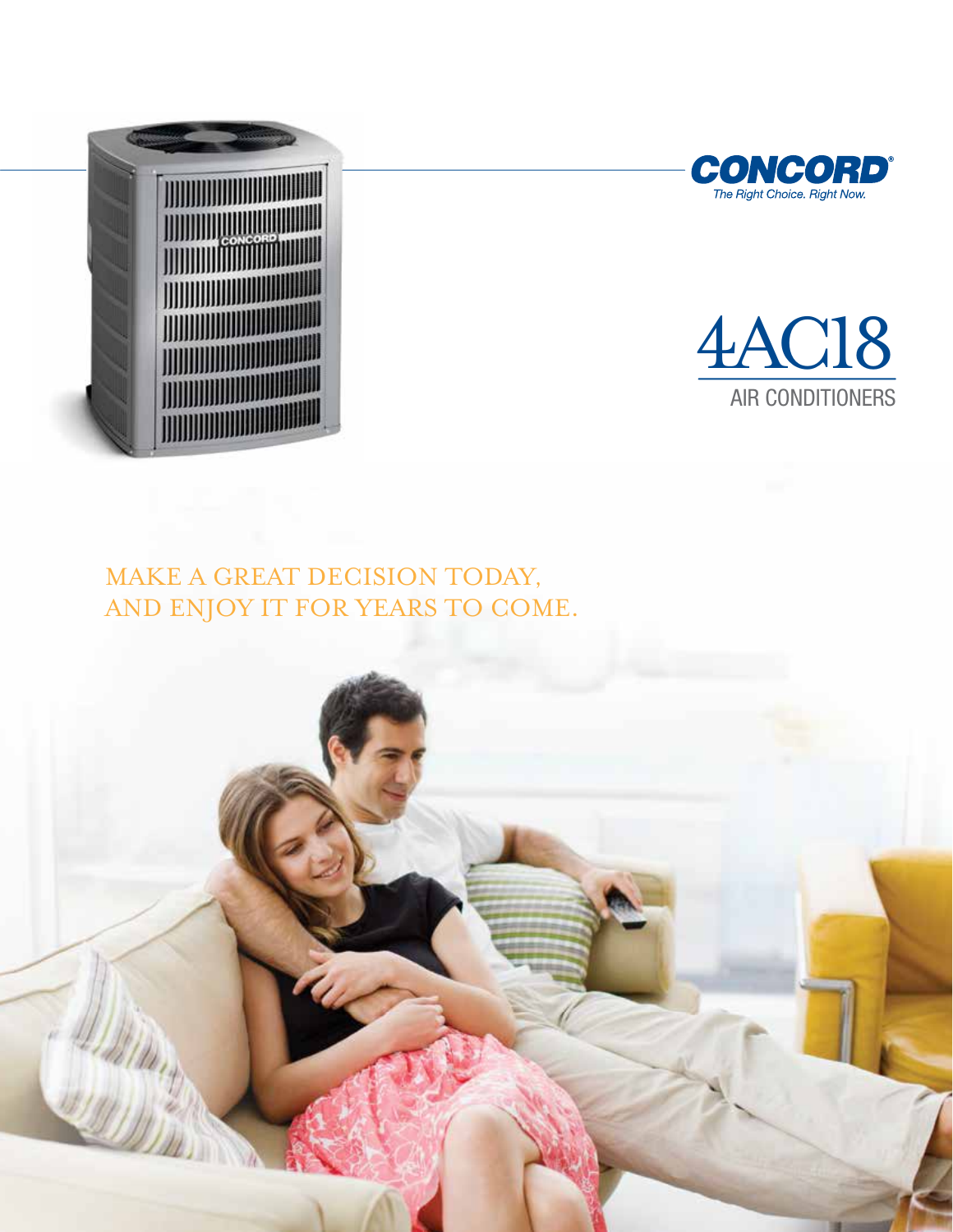# RELIABILITY AND QUALITY ARE ALWAYS THE RIGHT CHOICE.

Finding a reliable, efficient heating and cooling system doesn't have to be complicated. Lab-tested for toughness, and designed to deliver substantial comfort and yearlong efficiency, Concord™ is a smart, simple decision every time.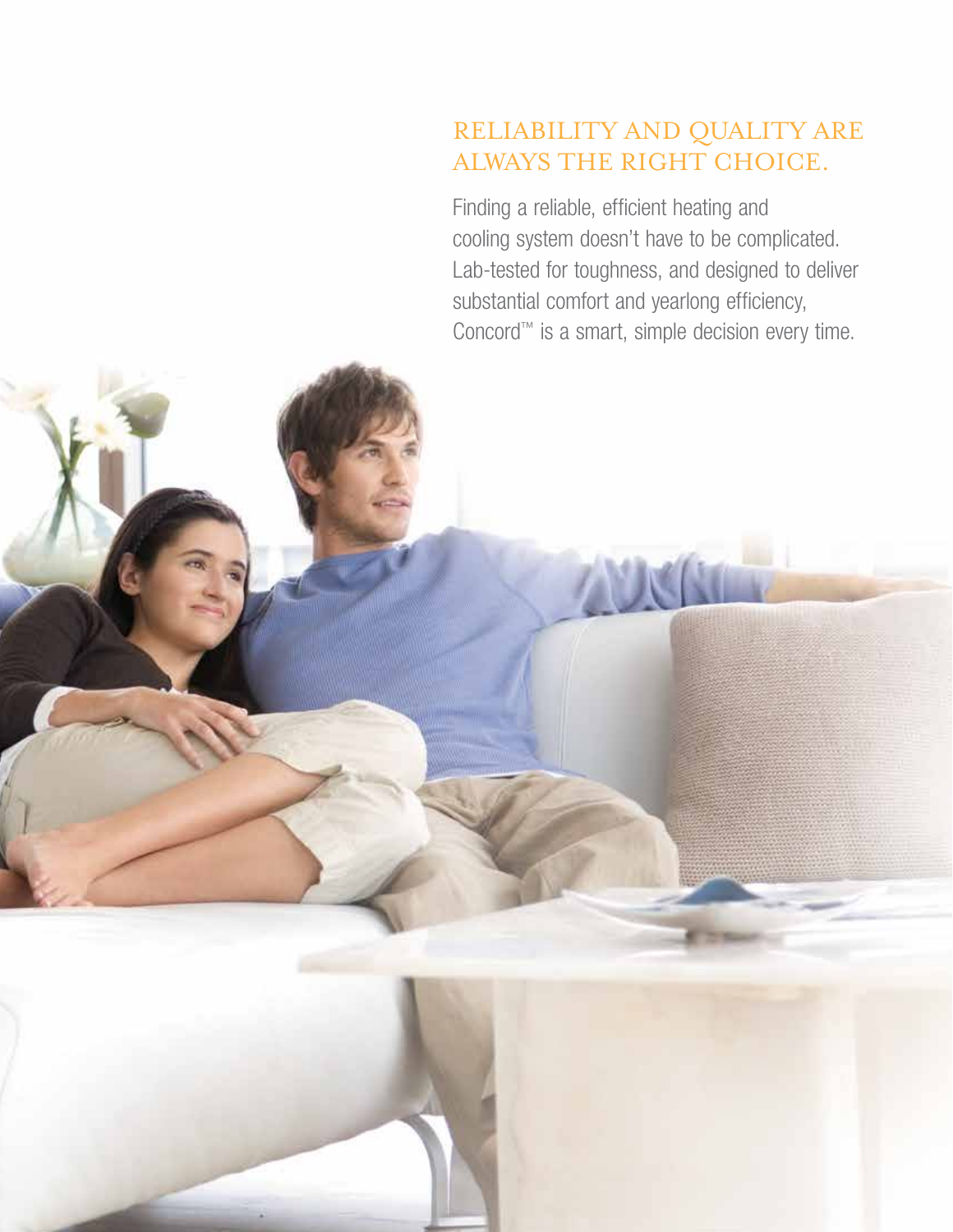

## SOME DECISIONS ARE TOUGH. THIS ONE ISN'T.

When you consider Concord systems, quality and value are givens. You're getting peace of mind with great features and smart designs that squeeze more efficiency out of every energy dollar. And best of all, you get it right now.

### Two stages of cooling open up infinite possibilities for your comfort and your savings.

The Concord 4AC18 air conditioner has two stages of cooling: high and low. Most of the time, the unit runs at the lower setting, resulting in more even temperatures and greater energy savings. But on hotter days, it can ramp up to a higher output to maintain your set temperature. When paired with a matched variable speed indoor component, you get the added benefits of quieter operation and greater humidity control.

#### A Concord air conditioner saves you energy and money from the first day it's installed.

At 18 SEER, the 4AC18 is extremely efficient. The Seasonal Energy Efficiency Ratio is an energy efficiency rating for air conditioners. The higher the SEER, the better the energy performance, the more you save.

#### Over the years, a hardworking Concord air conditioner can save you hundreds of dollars on utility bills.



*U.S. Average Five-Year Electric Cumulative Energy Savings for High-Efficiency 18 SEER Heat Pumps vs. 10 SEER. Energy Efficiency and renewable Energy Network, U.S. Department of Energy. The U.S. national average is used for electricity consumption. Actual cost savings may vary depending on personal lifestyle, system settings, equipment maintenance, local climate, actual construction, installation of equipment and duct system, hours of operation and local utility rates. This information is intended as an example for comparison purposes only.*

#### Concord comfort is even soothing to your ears.

The fan blades and heavy-duty compressor sound blanket in the 4AC18 are designed to deliver whisperquiet performance. As an added measure of comfort, the two-stage scroll compressor offers smooth and reliable operation, even when running at full capacity.